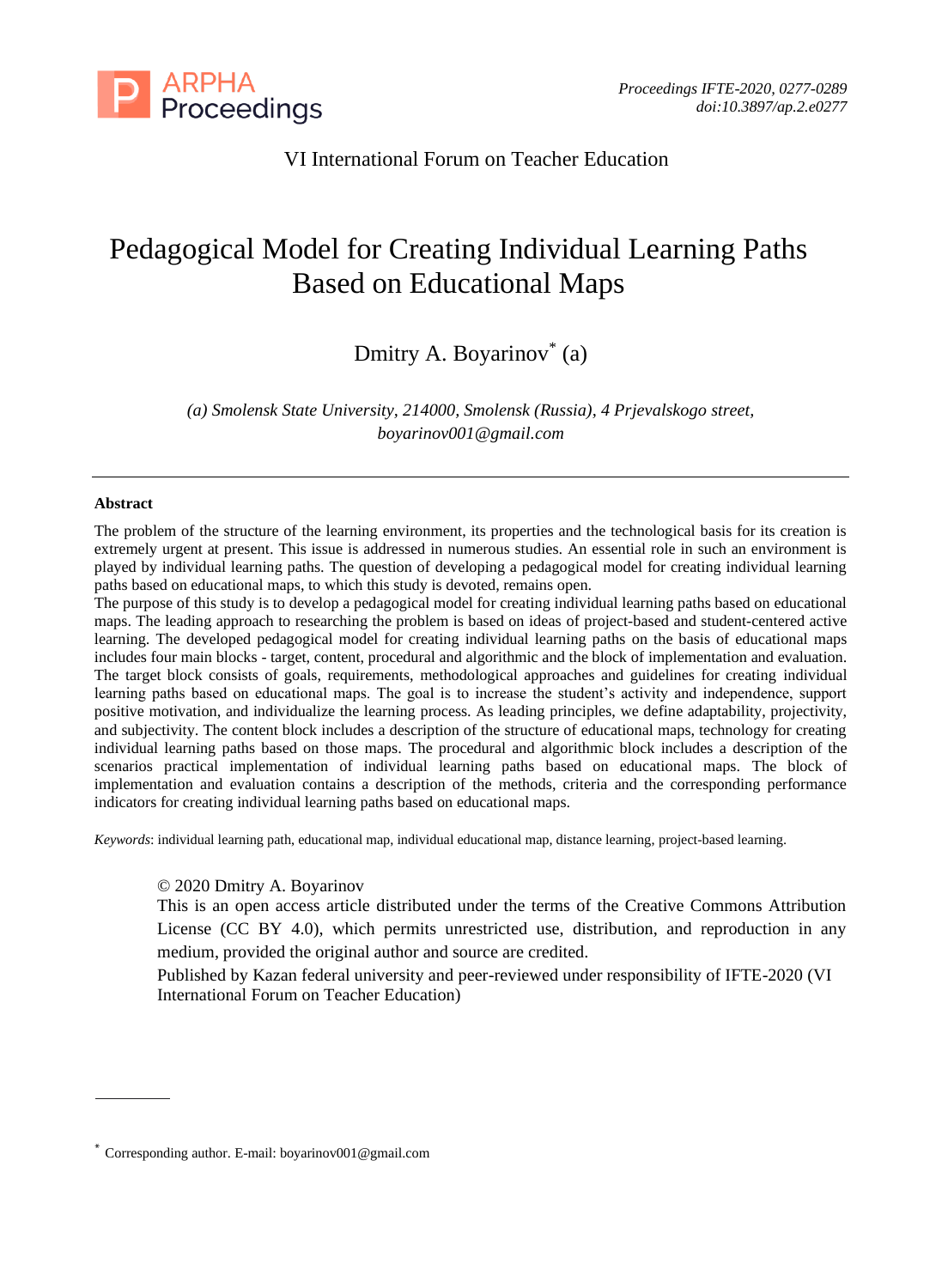### **Introduction**

The problem of the structure of the educational environment, its properties and the technological basis of its creation is extremely relevant at present. The problem is addressed in numerous studies (Annansingh, 2019; Blažič & Blažič, 2020; Boyarinov, 2018, 2019; Cañas et al., 2003; De Cohen & Clewell, 2007; Emelchenkov et al., 2011; Iatrellis et al., 2019; Miller, 2004; Schwendimann, 2014). A significant role in the framework of such an environment is played by individual learning paths, as an instrument of personalization of the learning process. This actualizes the problem of generalizing this concept. As one of the possible solutions to this problem, we proposed the concept of "interactive educational map" (Boyarinov, 2018), interconnected with the concepts of "educational map" (De Cohen & Clewell, 2007; Miller, 2004), "concept map" (Cañas et al., 2003), "knowledge integration map" (Schwendimann, 2014). In the framework of this approach, the educational map can be considered as an information environment in which the process of creating individual learning paths of students takes place. This issue is particularly relevant in the context of distance learning, in which any types of information interactions, both between the student and the teacher, and between students, are mediated by the learning environment.

# **Purpose and objectives of the study**

The purpose of this study is to build a pedagogical model for creating individual educational trajectories based on educational maps.

# **Literature review**

The concept of an individual learning path is very common in modern science. As a rule, its consideration is caused by the need to improve the quality of learning. It arises as a tool for personalizing the educational process. As noted by Iatrellis, Kameas and Fitsilis (2019, p. 781), "One of the main challenges to be confronted by Higher Educational Institutions (HEI), so as to increase quality, is the provision of personalized education services in a wide range of educational settings". The learning path can be defined as "route, taken by an individual learner through a range of educational activities" (Iatrellis et al., 2019, p. 782). At the same time, a number of synonymous terms (learning pathway, learning route, learnflow, learning network) are used to designate it. Note that the definition given by Janssen, Hermans, Berlanga and Koper, and cited by Iatrellis et al. (2019) in their paper, already contains an indication of individualization and personalization. Onward we will use the term "individual learning path" to further emphasize this fact. Returning to the work of Iatrellis et al. (2019), it is necessary to note the original approach to creating an individual learning path proposed by these authors. They based this process on a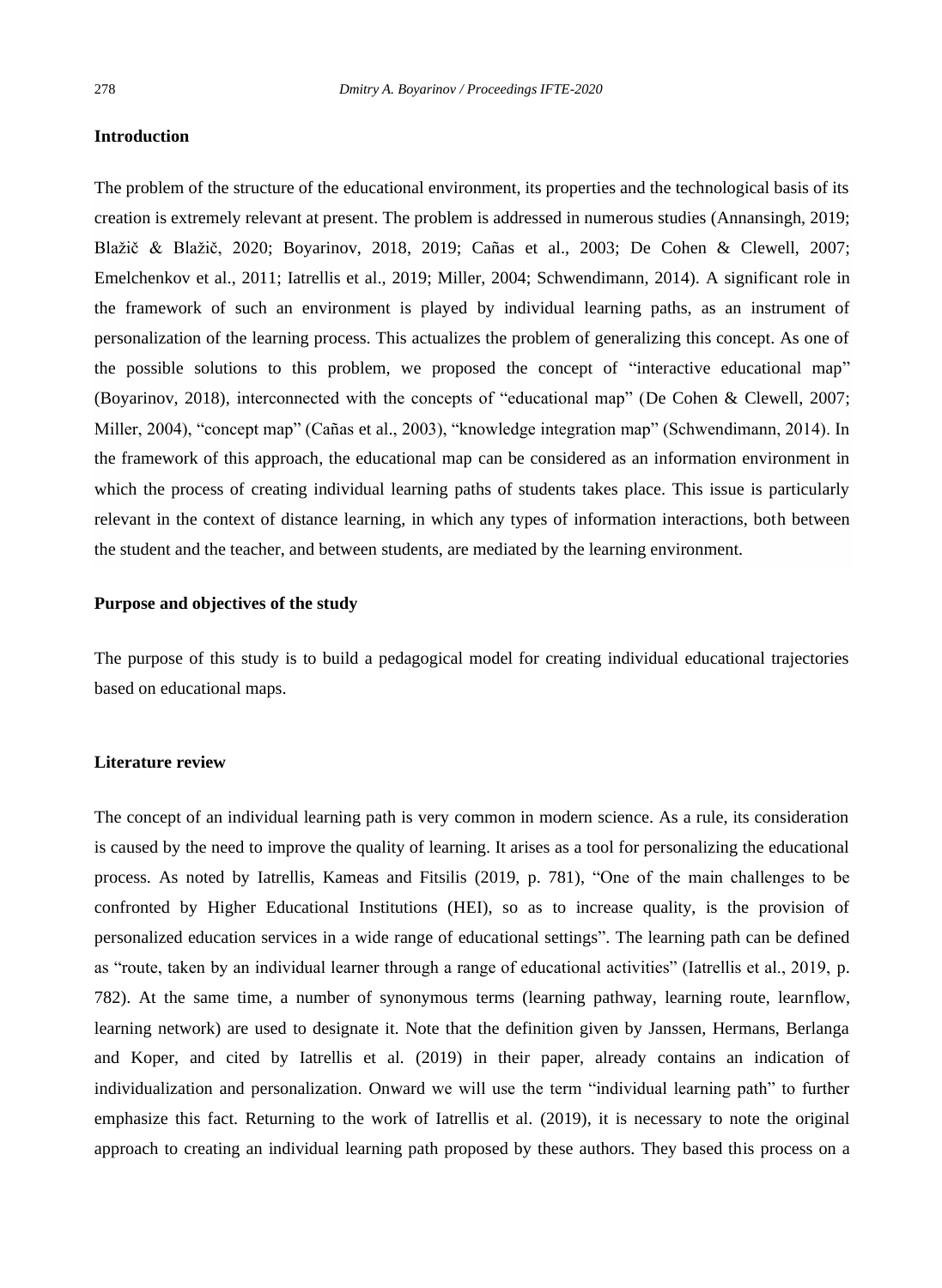continuous analysis of the student's current academic activity, and continuous forecasting of the next learning activities within the curriculum. According to their concept, the construction of an individual learning path is a continuous selection of components (sub-processes) from the existing set defined by the curriculum: "learning pathway is being composed as the platform selects and combines sub-processes stored in a repository" (Iatrellis et al., 2019, p. 786). The work of Iatrellis et al. (2019) is a vivid example of

A different approach is possible. It is based not on the processes, but on the learning content. The basis of this approach is the concept of "educational map" and related concepts.

a process-oriented approach to the creation of learning paths.

The concept of "educational map" (De Cohen & Clewell, 2007; Miller, 2004) is widespread in modern pedagogy. There are a number of related concepts, which primarily include such concepts as "knowledge integration map" (Schwendimann, 2014), "concept map" (Cañas et al., 2003), "interactive educational map" (Boyarinov, 2018). According to the approach of De Cohen and Clewell (2015, p. 1), the educational map is a combination of "intermediate goals, objectives, ways to achieve them in the framework of solving the generalized learning problem". In the framework of this approach, the authors implicitly note the relationship of the educational map and the learning path. Miller indicates the presence in the learning map of information about all kinds of potential alternatives for the learning process of a particular student and his/her personal development (Miller, 2004, p. 1). As noted by Cañas et al. (2003, p. 5), a concept map is a form of graphical representation of knowledge. Accordingly, the basic structural elements of a concept map include concepts and the relationship between concepts. A number of authors developed an approach based on the use of graph theory in pedagogy, while the elements of knowledge (including concepts, but not reducible to them) and the relationship between elements of knowledge (Boyarinov, 2018; Emelchenkov et al., 2011).

Significant development in the theory of educational maps was introduced by Schwendimann by his concept of "knowledge integration map". This concept makes it possible to improve quantitative methods for analyzing the information contained in a map (Schwendimann, 2014, p. 18). In such maps, concepts and the relationships between concepts are assigned certain weights, which provides a tool for storing numerical information. Yin et al. (2005, p. 167) indicated that the concept map is the result of a process of measuring the structure of knowledge. It is possible to quantify concepts, levels of the hierarchy of concepts, relationships between concepts, sentences (ternary structures of the form "concept - relationship between concepts - concept") (Cañas et al., 2003, p. 5; Yin et al., 2005, p. 166). Thus, it should be noted that to date, a significant amount of information has been accumulated in pedagogical research, which allows us to construct concept maps, educational maps and process the quantitative information stored in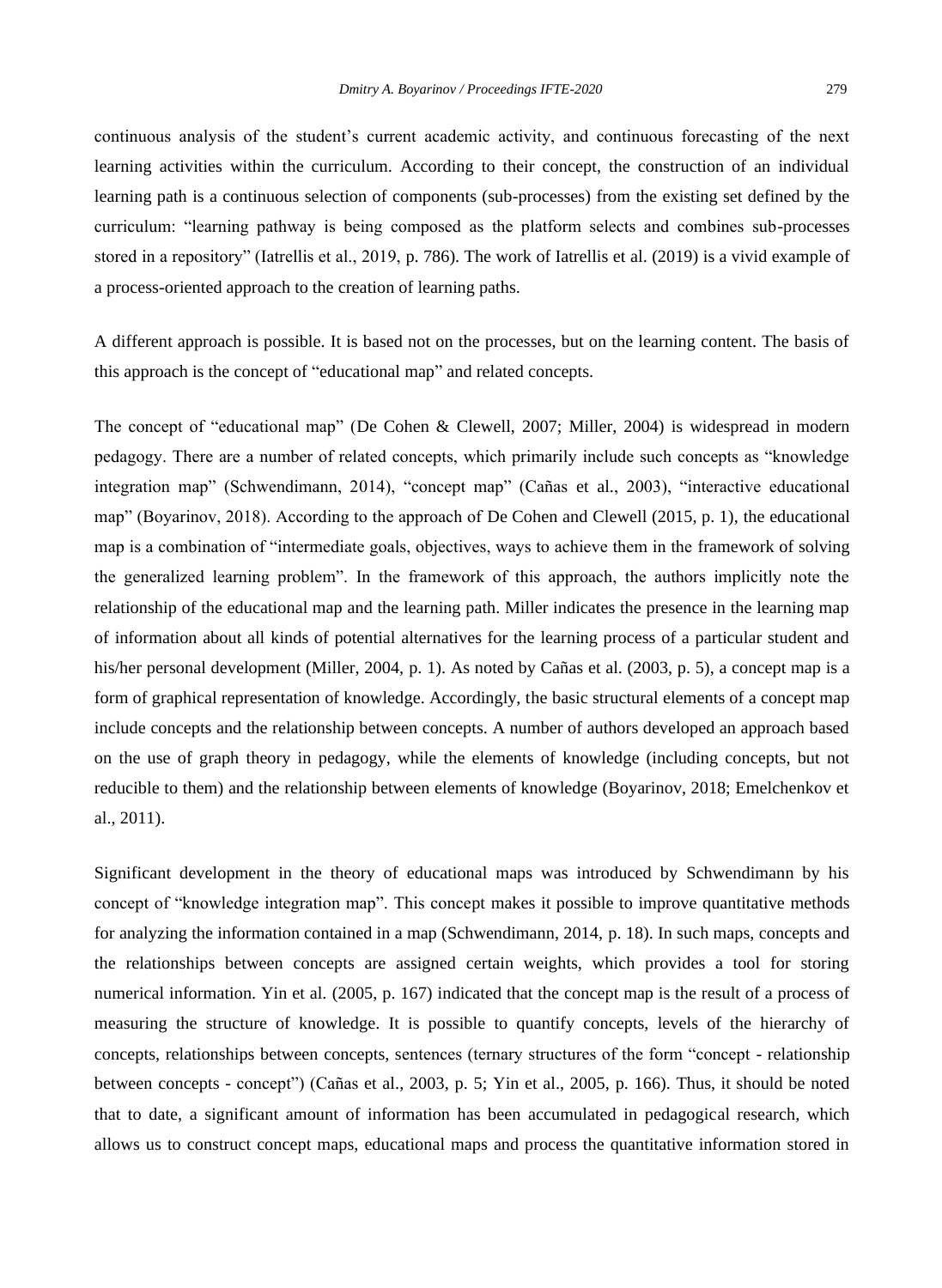them. Educational maps are currently being reviewed in conjunction with the digital learning environment. Annansingh (2019, p. 3), for example, directly included concept maps as an organic element in this environment. Since the creating of individual learning paths occurs within the framework of the learning environment, the question naturally arises of using the information contained in the educational map when creating these paths. The issue of developing a pedagogical model for creating individual educational paths based on educational maps is still open. The purpose of this study is to develop a pedagogical model for creating individual learning paths based on educational maps.

### **Methodology**

The following complex methods were used in the study: the study and analysis of scientific and pedagogical literature, a comparative analysis of the experience of using educational maps and creating individual learning paths, sociological surveys and interviews of students and teachers. The leading theoretical approach to researching the problem were ideas of project-based and student-centered active learning.

The study took place from September 3, 2016 to December 31, 2019 (Smolensk State University) with the participation of 54 master students of educational program "Teacher Education" ("Educational Management" program).

The training course created in accordance with the developed theoretical principles was used in the organization of the educational activities of graduate students. During the study of reflection by graduate students on the experience of designing and implementing individual educational routes on the basis of educational maps, qualitative results were obtained that are consistent with the developed theoretical principles. They noted an increase in the level of activity and independence of students, the development of positive motivation.

# **Results**

The developed pedagogical model for creating individual educational paths on the basis of educational maps includes four main blocks - target, content, procedural and algorithmic, and block of implementation and evaluation.

#### I. Target block

The target block consists of goals, requirements, methodological approaches and principles for creating individual learning paths based on educational maps. The goal is to increase the student's activity and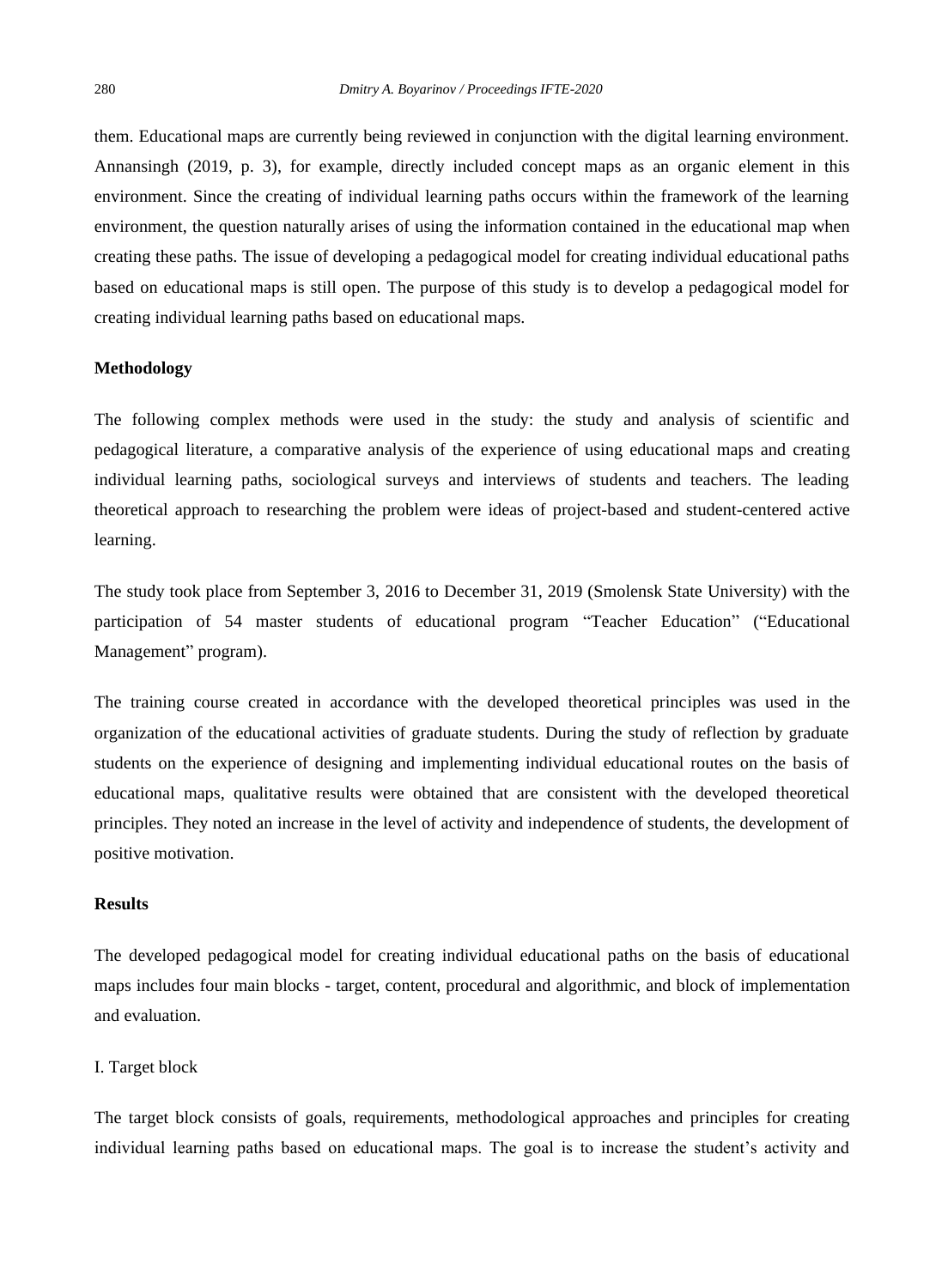independence, support positive motivation, individualize the learning process, and support distance learning technologies.

A necessary condition for achieving this goal is to fulfill the following requirements:

1) the formation of an information system that reflects the individual psychological characteristics of students, their values, motivation and requests for the system of education;

2) the creation of models of educational content to be studied in the process of movement along an individual learning path, correlated with the particular qualities of the student;

3) providing the student with the opportunity to master educational content on the basis of project activities; at the same time, educational projects should have a predominantly interdisciplinary nature and their content should reflect the personal values of the student's attitude;

4) providing the student with the possibility of continuous reflection of the movement process along an individual learning path, the ability to design and predict the further course of this process;

5) the creation of a system that provides continuous collection and analysis of information about the individual educational achievements of the student in real time. As leading principles, we consider the principles of subjectivity, adaptability and projectivity.

1. The principle of subjectivity assumes that the student's personality with all its inherent individual characteristics is the central element of the proposed pedagogical model and determines the sequence of development of educational content, forms and methods of learning. According to Iatrellis et al. (2019, p. 781), "each student is a unique case" and this fact should be fully and comprehensively reflected in the structure of his/her educational activity in the process of moving along an individual learning path.

2. The principle of adaptability, which naturally follows from the principle of subjectivity, presupposes the availability of tools that provide changes in the content, scenarios and algorithms for the functioning of the learning environment. Such tools should provide reflection in the projected educational activity of both the individual characteristics of the student and the characteristics of the specific educational content that he/she must master. Thus, adaptability is considered by us in two aspects – as adaptability in relation to a student and as adaptability in relation to educational content.

3. The principle of projectivity assumes the leading role of the project-based learning in the course of movement of the student along an individual learning path. The learning project as an effective form of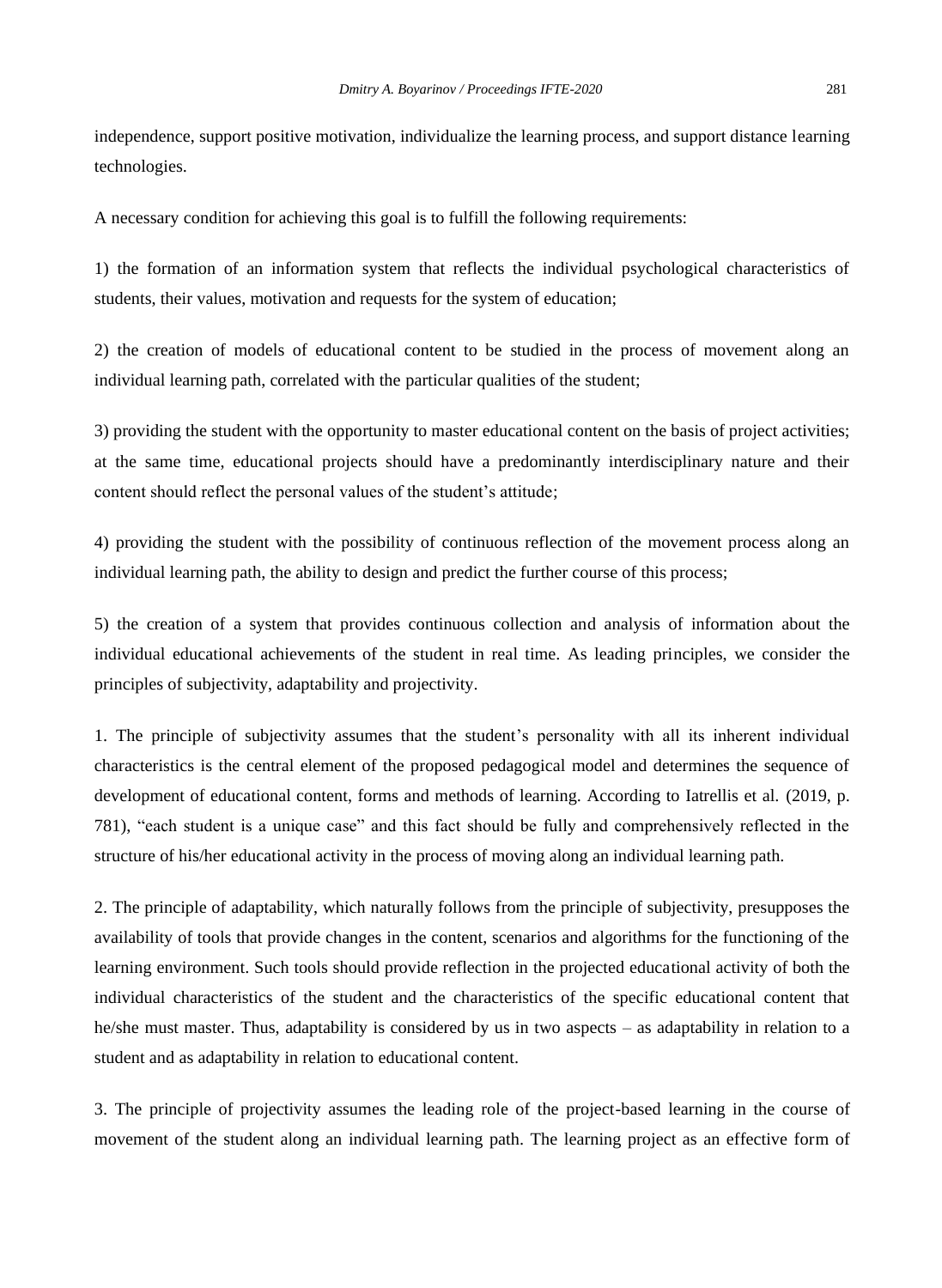development of the student's activity and independence, supporting his/her positive motivation is the main structural unit of the individual learning path.

# II. Content block

The content block includes a description of the structure of educational maps, technology for creating individual learning paths based on them.

The educational map in its traditional sense is a formalized representation of learning content. The two main classes of objects that are reflected on the map are concepts and the relationship between them. The initial set of concepts is quite strictly determined by the educational content. The relationship between the concepts is due to two groups of factors. On the one hand, this is the structure and logic of the educational content. In this sense, the relations between the concepts are objective in relation to the single student. On the other hand, these are the individual characteristics of the student – the current structure of knowledge he/she has, the characteristics of the cognitive sphere, the dominant type of thinking (visual-figurative or abstract-logical). In this sense, relations between concepts are influenced by the personality of the student. Accordingly, we propose to call the educational map, which reflects the personality of the student, an individual educational map. From a formal point of view, an individual educational map is a superposition of two theoretical models – a model of educational content (reflecting all causal and logical connections between its elements and possible ways of learning) and a student's model (reflecting his/her personal characteristics, requests and attitudes).

Objects of each class can optionally have attributes. As a rule, attribute values are natural numbers, while other options are possible. A classic example of an attribute is weight (naturally a number), attributed to the connection between concepts and quantitatively describing the degree of formation of this connection for a given student at a given moment of time (Boyarinov, 2018; Emelchenkov et al., 2011). Attributes are the main tool for individualizing an educational map. Accordingly, the analysis of attributes is a key tool for implementing the principles of subjectivity and adaptability in the creation of individual learning paths.

We suppose that the creation of an individual learning path is a process consisting of four main stages.

1. Construction of a formal model of educational content. Such a model should be deliberately redundant in relation to all possible requests of students. The information basis for constructing such a model is the state educational standard (if any) and the entire set of relevant teaching aids corresponding to it. Substantially, this stage is a formal modeling of this subject area. As the main modeling tool, we consider the language of graph theory (Boyarinov, 2018; Emelchenkov et al., 2011).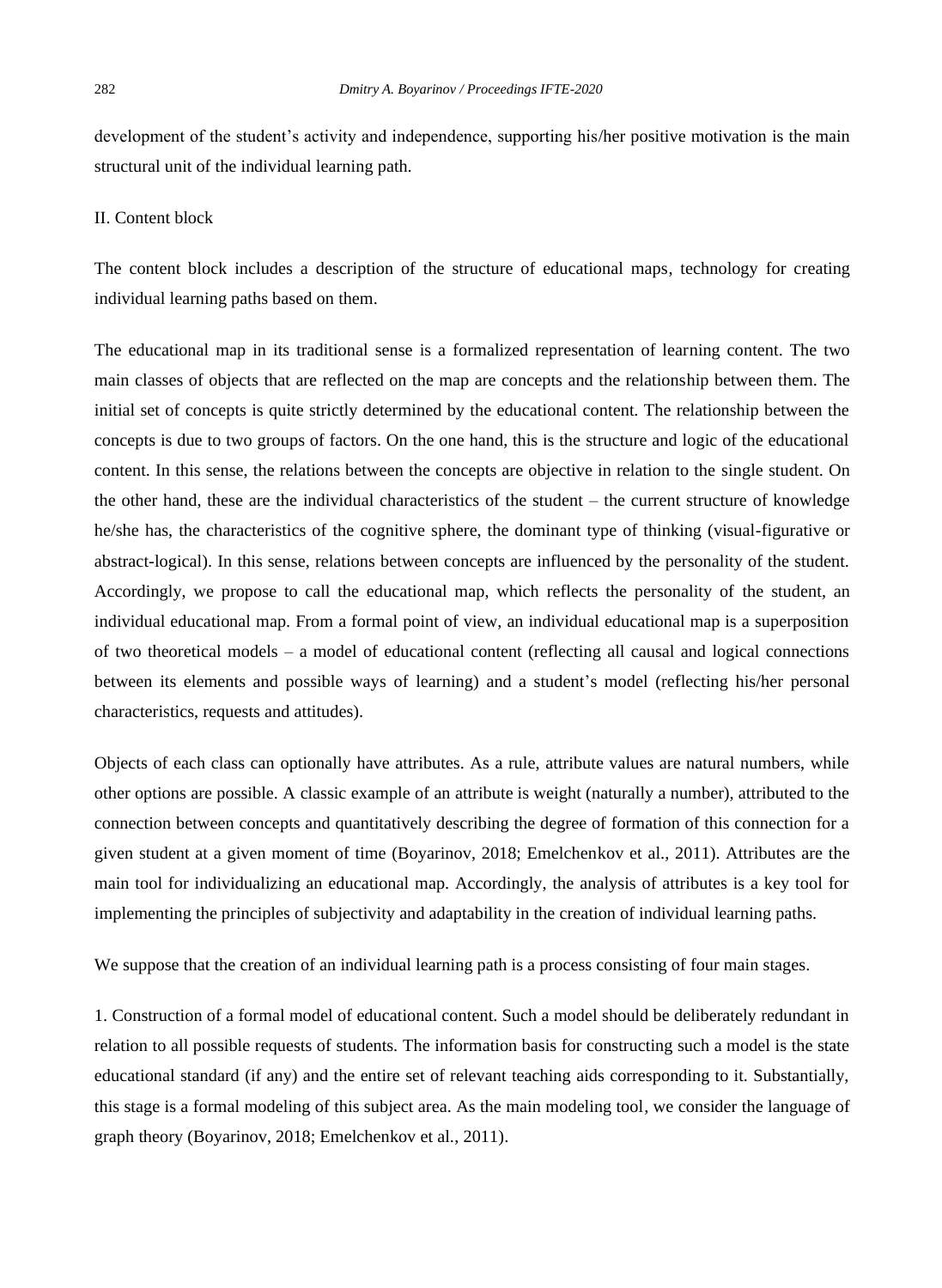2. Building an individual educational map. At this stage, it is necessary to determine and describe the individual characteristics of the student, which will be taken into account when building an individual educational route. Some of these characteristics (such as learning objectives, the desirability of attracting scientific information from some related fields of knowledge, etc.) can be consciously indicated by the students themselves. Other characteristics (such as the current structure of the student's knowledge, cognitive features, the dominant type of thinking, etc.) can be obtained as a result of the student's psychological and pedagogical research. Substantially, this stage is a study and a formalized description of the individual characteristics of the student and the construction of an individual educational map as a superposition of the formal model of educational content and the student model.

3. Designing an individual learning path based on an individual educational map. Substantially, this stage is a search for the shortest path on the map that connects the initial position (reflecting the current competencies of the student at the time the learning begins) and the learning objectives. In the case where the shortest path is not the only one, the choice of a specific path from the spectrum of possible is provided to the student. Thus, an individual educational map is the information basis of the process of creating an individual learning path, as it contains all the information necessary for this. In this case, the process itself is substantially algorithmizable. Algorithms for finding the shortest paths on the graphs are well known and have been used in pedagogy for a long time (Emelchenkov et al., 2011).

4. The educational process itself is the process of promoting a student along an individual learning path. This process should be accompanied by continuous reflection by the student. Accordingly, the educational environment should provide him/her with information about his/her current educational achievements, values and the dynamics of changes in the parameters characterizing the course of the educational process. Substantially, this stage is an educational process based on project learning, accompanied by continuous pedagogical monitoring.

#### III. Procedural and algorithmic block

The procedural and algorithmic block includes a description of scenarios for the practical implementation of individual learning paths based on educational maps.

As a basis for identifying learning process scenarios based on individual learning paths, we propose the approach of Annansingh (2019). He identified two types of scenarios – synchronous and asynchronous (Annansingh, 2019, p. 3). The implementation of the asynchronous scenario does not require the organization of interaction between the student and all components of the educational environment (which include educational content, educational material, teachers and other students) in real time. Typical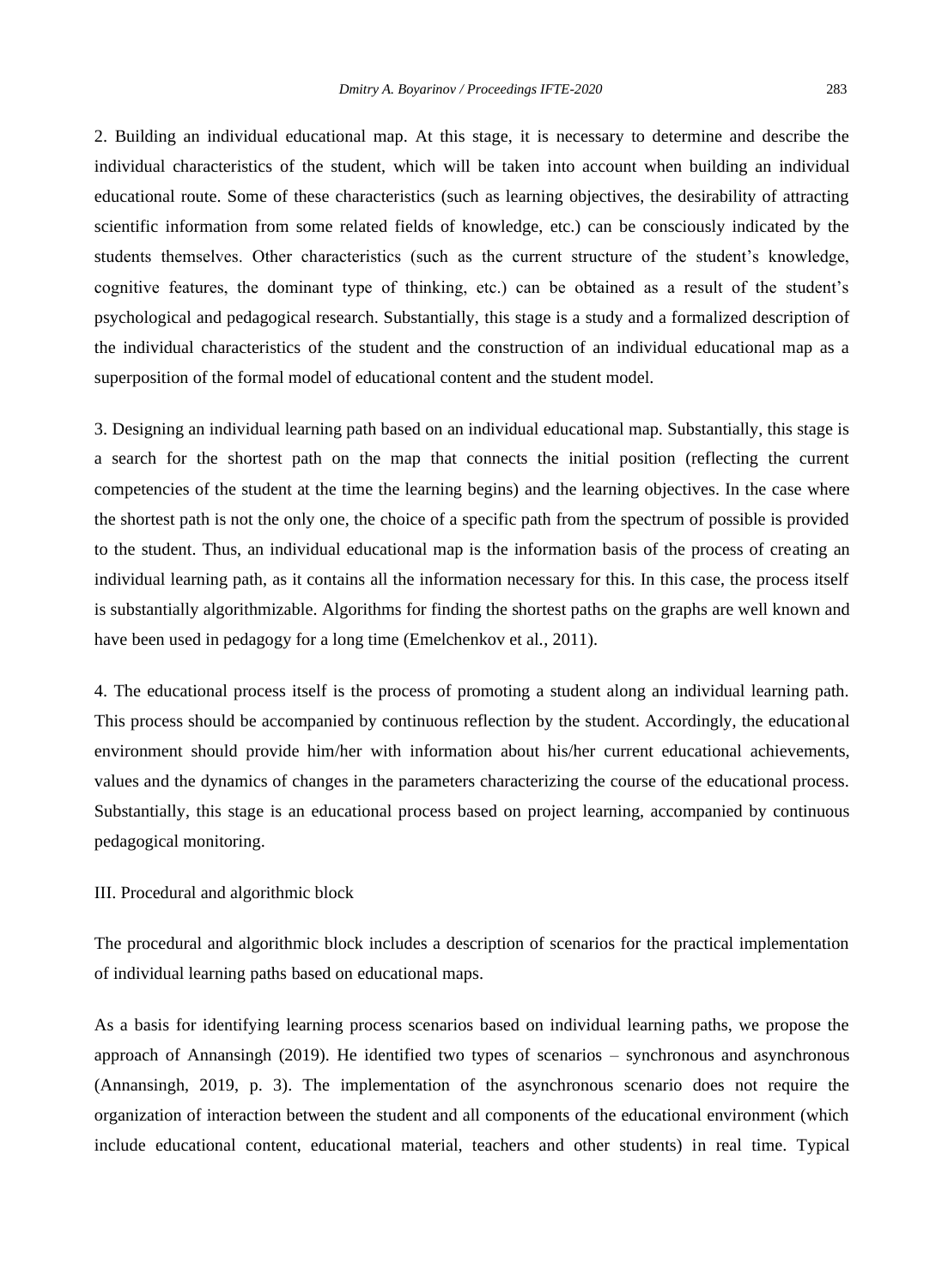examples of technological tools that can be used are electronic bulletin boards, forums, and email. In the framework of the asynchronous scenario, the educational map and individual learning path are a source of instructional instructions for the student on the sequence of mastering the elements of educational content and forms of educational activity in the development process. At the same time, the teacher receives information about the course of the learning process and can, if necessary, adjust its course.

The main disadvantage of the asynchronous scenario is the lack of operational feedback of the student with the teacher and the relatively low level of social interactions (both between students and between the student and teacher) (Annansingh, 2019, p. 4). The study (Blažič & Blažič, 2020, p. 272) emphasizes the key role of social interactions in solving the problem of successful adaptation of a student in the information educational environment. Deep and comprehensive involvement of students in the educational process is impossible without the instructive support that the student can receive from the teacher and other students (within collective forms of training). Accordingly, a synchronous scenario is necessary. Its main feature is that all interactions between the subjects of the educational process occur in real time. The main technological means providing such interaction are certain Internet information services (audio and video conferences, chats, application sharing, etc.). In the framework of the synchronous scenario, the educational map and individual learning path are primarily a tool for organizing social interactions (of a teacher with a student and students among themselves). They contain a complete description of the learning process for students. This allows, in particular, to synchronize certain stages of the educational activity of various students, ensuring the implementation of group projects.

The main difficulty in the synchronous scenario is the problems with the allocation of time resources for various types of educational activities (Annansingh, 2019, p. 4). The educational map and individual learning path contain all the information necessary for calculating the time to complete educational activities. They serve as a tool for visualizing the student's progress on educational content. Thus, they provide the student with a guideline for proper time management in the learning process.

### IV. Block of implementation and evaluation

The block of implementation and evaluation of the pedagogical model developed by us contains a description of the methods, criteria and the corresponding indicators of the effectiveness of using individual learning paths based on educational maps in the educational process.

The leading method for evaluating effectiveness is continuous pedagogical monitoring (Boyarinov, 2018, 44-46).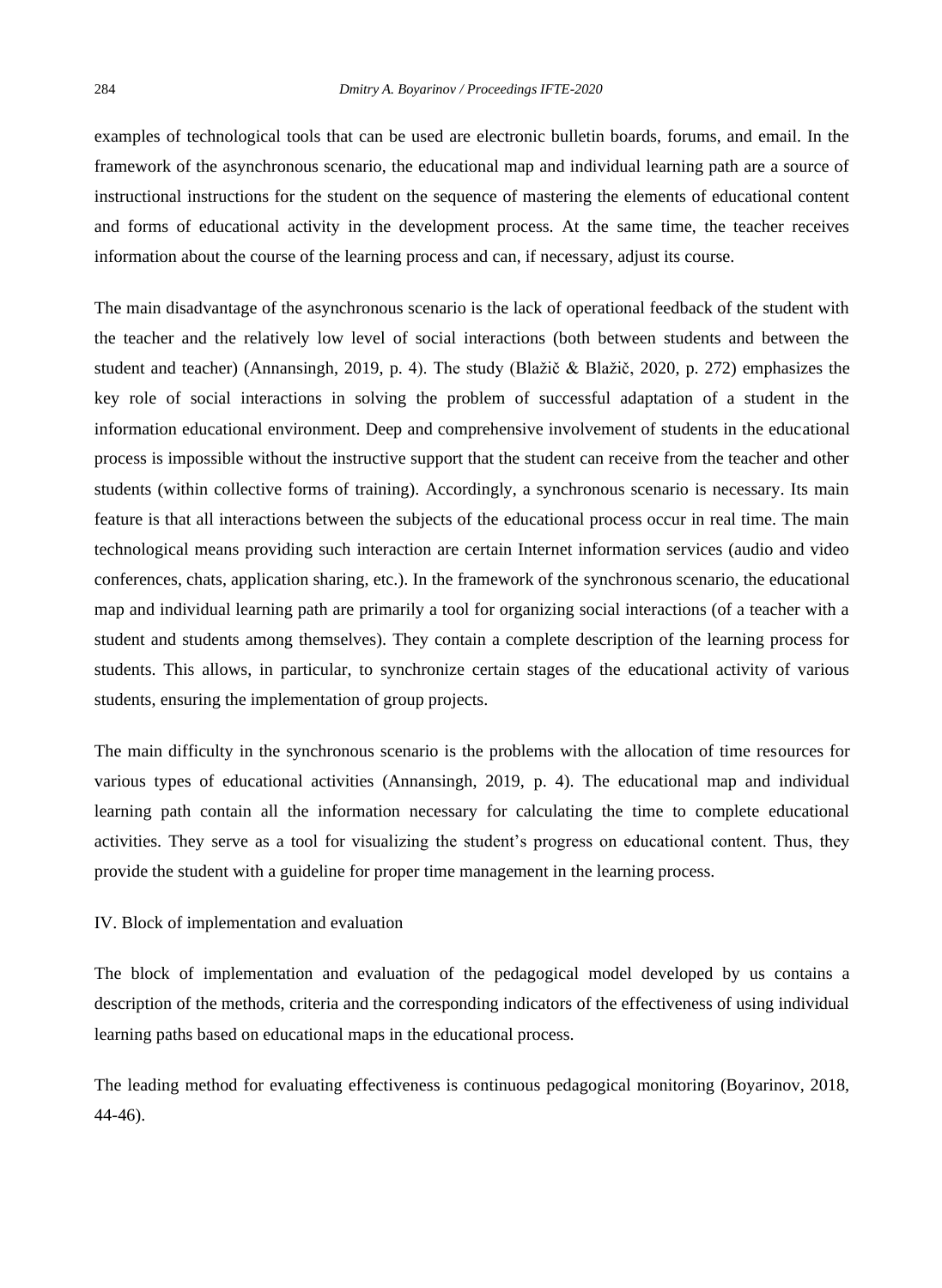We propose a system of four criteria (and corresponding indicators) for the effectiveness of the application of individual learning paths in the educational process based on educational maps.

1. Reflection of the individual psychological characteristics of the student, his/her value attitudes, characteristics of motivation and requests to the system of education. An indicator of effectiveness according to this criterion is the level of subjective assessment by students of the degree of conformity of the learning process to its requests, expectations, and features.

2. Implementation of learning projects. Performance indicators for this criterion are the proportion of learning projects in relation to the total volume of educational activities and the level of complexity of current learning projects. The complexity of the learning project is manifested, in particular, in the number of interdisciplinary connections in its content and in the intensity and complexity of the interactions between its performers.

3. Implement feedback. We consider feedback on two levels: student-teacher and student-student

The indicator of effectiveness for the first level of this criterion is the number of student appeals to the teacher on educational issues and the subjective level of student satisfaction with this interaction.

The performance indicator for the second level of this criterion is the share of collective projects of the total number of learning projects implemented by students and the total number of co-executors in these projects.

4. Academic results. Performance indicators for this criterion are the current level of student's academic achievements and the dynamics of changes in this level throughout the entire period of advancement along an individual learning path.

In the experimental part of our research, master students both created individual learning paths (that is, acted as teachers), and underwent learning on them (that is, acted as students). In the course of the study of reflection, experiment participants were asked the following questions:

- What is the leading factor in relation to ensuring high quality of learning?

38 respondents (70%) called "taking into account the individual characteristics of the student"; 9 respondents (17%) called "ensuring continuous interaction with a tutor"; 7 respondents (13%) called "organization of collective forms of work".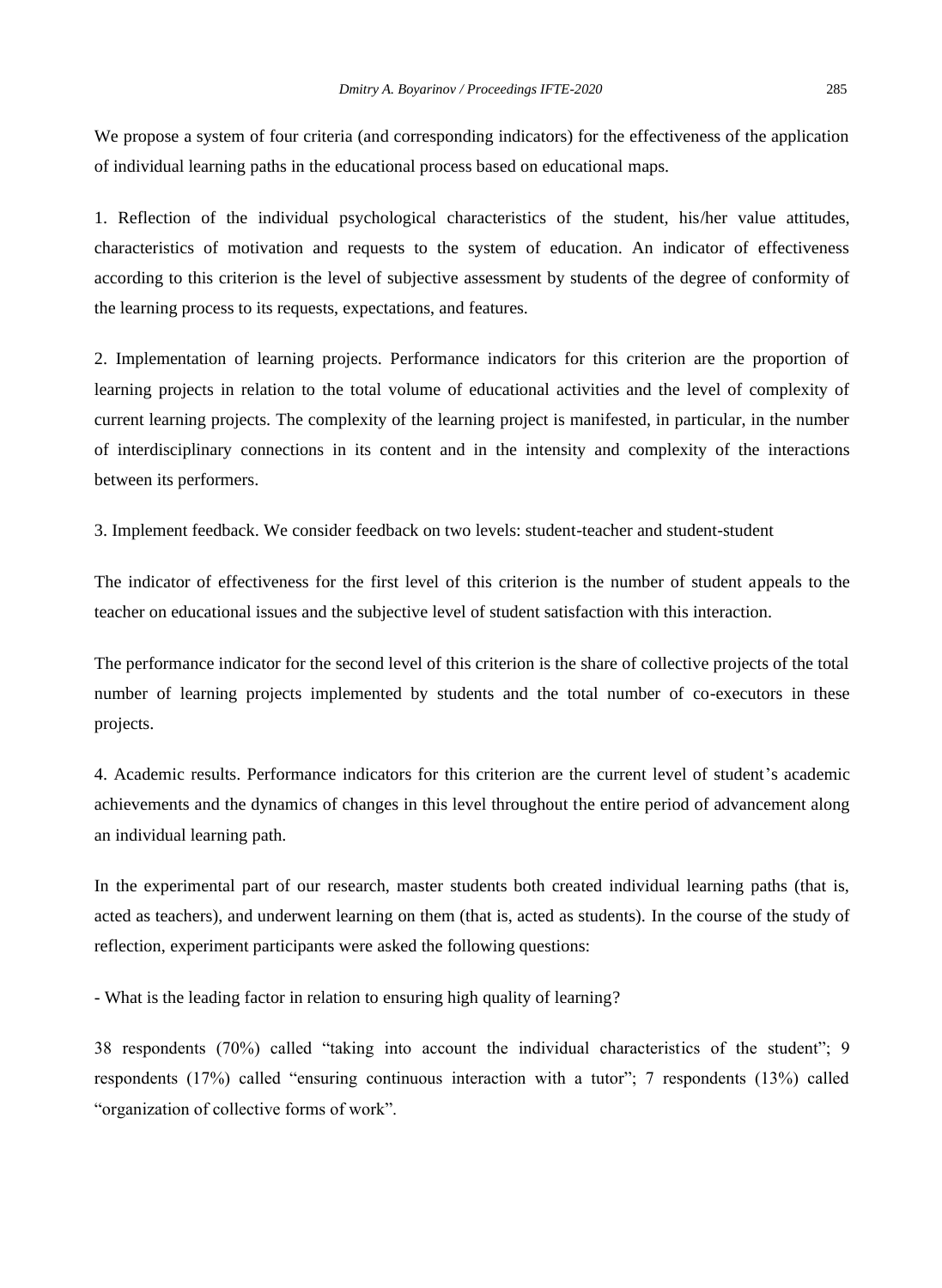- Does learning in the context of the application of individual learning path on the basis of educational maps enhance the interaction of the student with other students?

33 respondents (61%) answered positively; the rest answered in the negative.

- What stage of creating an individual learning path on the basis of educational maps is the most timeconsuming and most difficult?

33 respondents (61%) named the construction of an individual educational map; 21 respondents (39%) called the construction of a formal model of educational content.

- What is the proportion of synchronous and asynchronous scenarios in the learning process using individual learning paths based on educational maps? All survey participants were asked to rank synchronous and asynchronous scripts on a 10-point scale, evaluating their relative importance. The ranking results, averaged by the number of respondents and rounded to tenths: 7.4 - synchronous scenario, 4.8 - asynchronous scenario.

- Is it possible to consider the project method as monotechnology, a non-alternative form of organization of the educational process?

19 respondents (35%) answered positively; the rest answered in the negative.

- Should learning projects have an exclusively interdisciplinary nature?

23 respondents (43%) answered positively; the rest answered in the negative.

- Does the use of the project-based learning contribute to the development of student independence activity?

33 respondents (61%) answered positively; the rest answered in the negative.

- Does continuous reflection of the process of movement along the individual learning path improve the quality of learning?

51 respondents (94%) answered positively; the rest answered in the negative.

All survey participants noted an increase in the level of activity and independence of students, the development of positive motivation.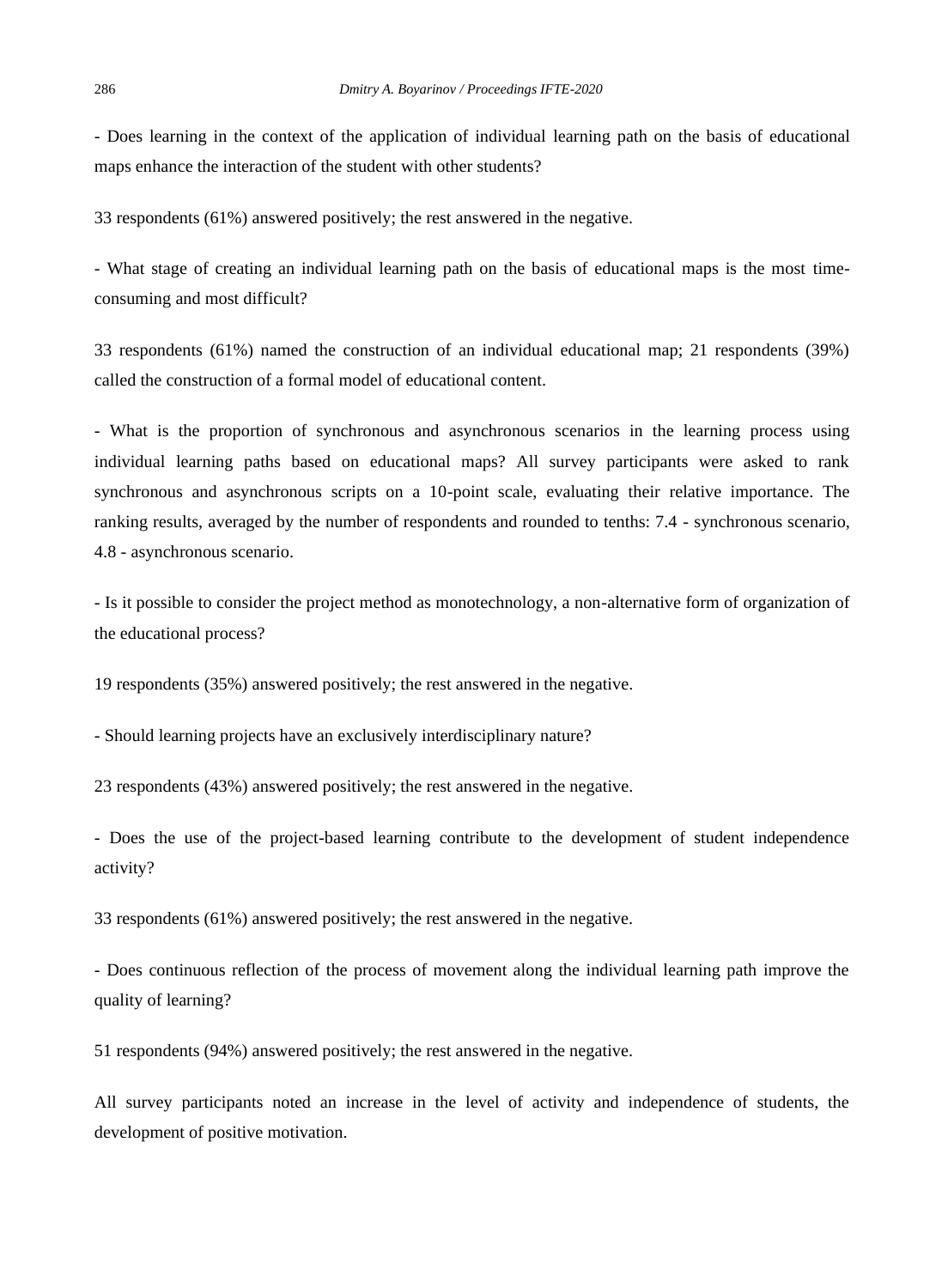In general, we can conclude about a positive attitude towards the implemented pedagogical model. According to the results of reflection, the project-based learning approach causes the greatest doubts. Student-centric approach is accepted with the greatest agreement and appear to be the most effective.

# **Discussions**

The results discussed in the previous section show that educational maps in their modern interpretation have significant potential in relation to the creation of individual learning paths. Moreover, the most significant is the quantitative information contained in the educational maps. Individualized educational maps reflecting personal attitudes, individual psychological characteristics, goals and motivation of students form a complete information environment in which it is possible to build individual learning paths. On the other hand, the principles of creating such paths need further reflection and improvement. While the importance of collective forms of educational activity in the conditions of a virtual educational environment is recognized by most researchers, the question of the role of the learning projects requires clarification. What is the optimal proportion of learning projects in relation to other forms of educational activity? Is it possible to consider a collective learning project as the undoubtedly dominant form of collective learning? We tend to give a positive answer to the last question, but we are fully aware of the need for further experimental verification. The student-centric approach to the organization of the educational process seems uncontested in modern conditions. Its effectiveness is confirmed by numerous studies. Actual is the problem of choosing the forms of implementation of this approach. Such a form in our study is an individual educational map. In the framework of the approach adopted by us, it is that is the informational basis for the process of creating an individual learning path, since it contains all the information necessary for this.

# **Conclusion**

The implementation of the principles of adaptability, projectivity, and subjectivity in the design of educational maps and the creation of individual learning paths based on them helps to increase the level of activity and independence of the student, supporting positive motivation, individualization of the educational process, including in the context of distance learning. Moreover, at various stages of the educational process, educational maps implement various didactic functions. The experience gained in the framework of this study allows us to clarify the concept of interactive educational maps that we introduced earlier (Boyarinov, 2018): by an interactive educational map we mean the space of all possible individual learning paths within the framework of given educational content, reflecting the structure and logic of this content and providing student multiple interaction with the learning environment.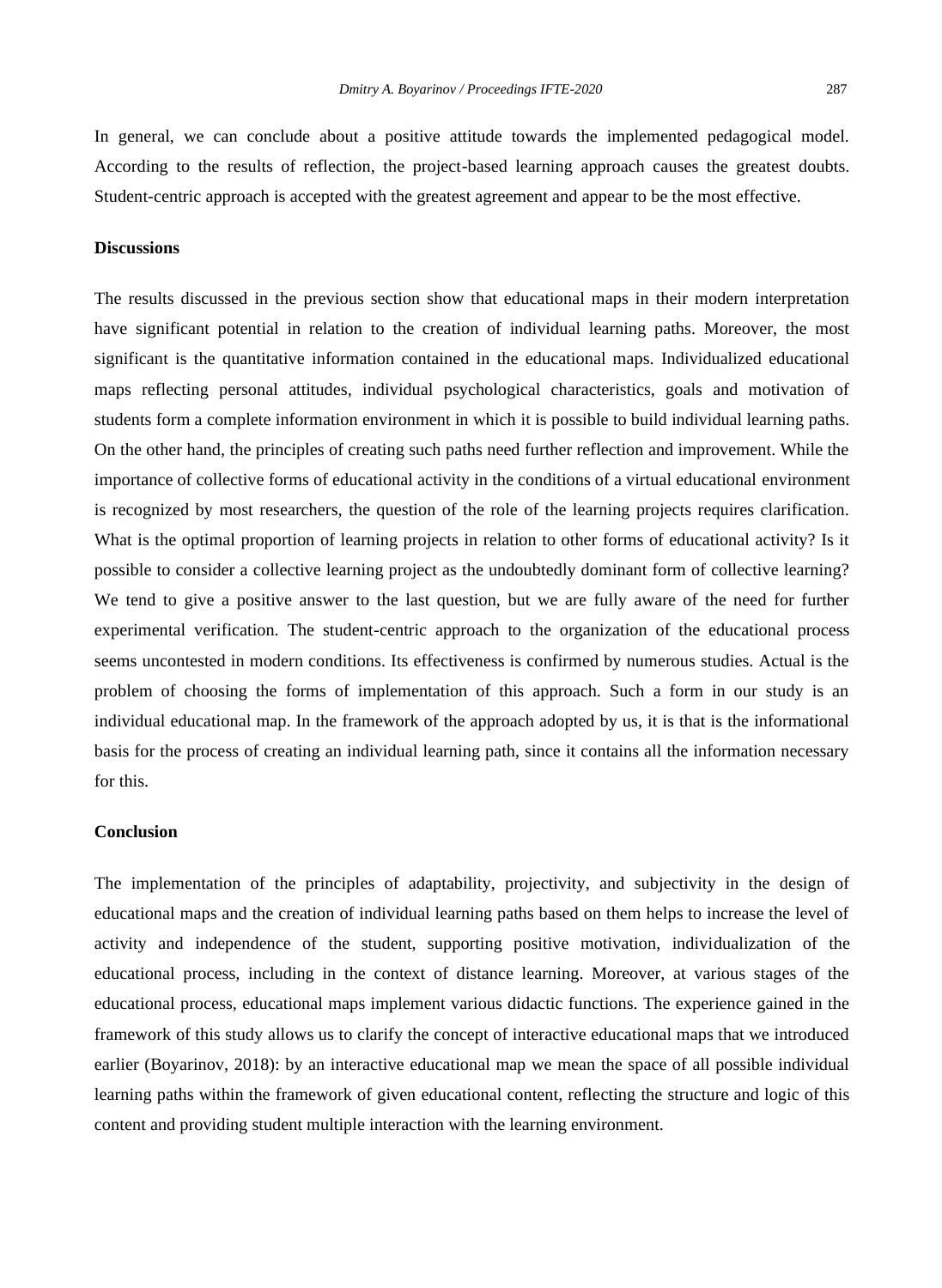## **References**

- Annansingh, F. (2019). Mind the gap: Cognitive active learning in virtual learning environment perception of instructors and students. *Education and Information Technologies*, *24*(6), 3669-3688. DOI: <https://doi.org/10.1007/s10639-019-09949-5>
- Blažič, B. J., & Blažič, A. J. (2020). Overcoming the digital divide with a modern approach to learning digital skills for the elderly adults. *Education and Information Technologies*, *25*(1), 259-279. DOI: <https://doi.org/10.1007/s10639-019-09961-9>
- Boyarinov, D. A. (2018). *Adaptive network educational environment: models, technologies, principles of construction: monograph*. Smolensk: Publishing House of Smolensk State University.
- Boyarinov, D. A. (2019). Social Media in Teacher Education: Organizational and Pedagogical Conditions of its Effectiveness. *ARPHA Proceedings*, *1*, 25-33. DOI: <https://doi.org/10.3897/ap.1.e0022>
- Cañas, A. J., Coffey, J. W., Carnot, M. J., Feltovich, P., Hoffman, R. R., Feltovich, J., & Novak, J. D. (2003). A summary of literature pertaining to the use of concept mapping techniques and technologies for education and performance support. *Report to the Chief of Naval Education and Training*, 1-108.
- De Cohen, C. C., & Clewell, B. C. (2007). Putting English Language Learners on the Educational Map: The No Child Left Behind Act Implemented. Education in Focus: Urban Institute Policy Brief. *Urban Institute (NJ1)*.
- Emelchenkov, E. P., Boyarinov, D. A., & Kozlov, S. V. (2011). *Information systems for automated support of innovation: models, design and implementation*. Smolensk: Publishing House of Smolensk State University.
- Iatrellis, O., Kameas, A., & Fitsilis, P. (2019). A novel integrated approach to the execution of personalized and self-evolving learning pathways. *Education and Information Technologies*, *24*(1), 781-803. DOI: <https://doi.org/10.1007/s10639-018-9802-7>
- Miller, R. (2004). Educational alternatives: A map of the territory. *Paths of learning*, *20*, 20-27.
- Schwendimann, B. A. (2014). Making sense of knowledge integration maps. In D. Ifenthaler & R. Hanewald (Eds.), *Digital Knowledge Maps in Education* (pp. 17-40). Springer, New York, NY.